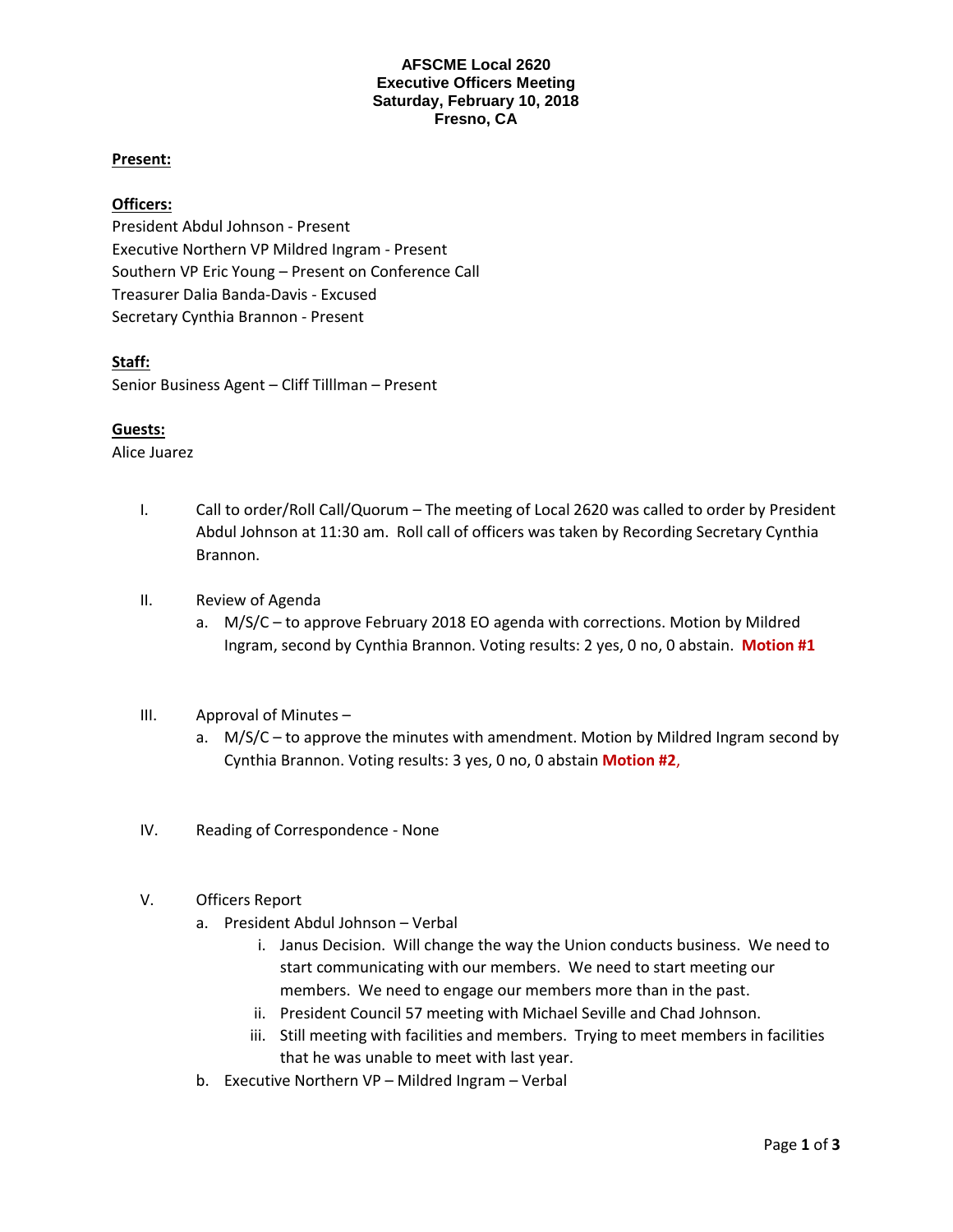#### **AFSCME Local 2620 Executive Officers Meeting Saturday, February 10, 2018 Fresno, CA**

- i. Wants all DOR members to sign up. Working with stewards to sign up members.
- ii. Constitutional Meeting will be meeting next week.
	- 1. Re-drawing regional map
	- 2. Reviewing our Constitution
	- 3. Has a new co-chair. Has sent three emails without hearing a response.
	- 4. Increase our Steward participation.
- c. Southern VP Eric Young no report
- d. Treasurer Dalia Banda-Davis See report on shared drive
	- i. Master Card Status update
	- ii. M/S/C to apply for two MasterCards with United Business for Union purposes only. Motion by Cynthia Brannon, second by Mildred Ingram. Voting results: 3 yes, 0 no, 0 abstain. **Motion #3**
	- iii. M/S/C for Treasurer's report include amount budgeted for the year, current total, and whether that item line is in the positive or negative balance. This total shall be color coded. This shall show budgeted revenue, expenses and differences. Motion by Mildred Ingram, second by Cynthia Brannon. Voting results: results: 3 yes, 0 no, 0 abstain. **Motion #4** 
		- 1. President Abdul will provide an example to the Treasurer.
- VI. Staff Reports
	- a. Senior Business Agent Cliff Tillman Report provided in writing
	- b. M/S/C for the DOR JLMC to add Yasmine Bachmeier as a member, and Laura Rosa as an alternate. Motion by Mildred Ingram, second by Cynthia Brannon. Voting results: results: 3 yes, 0 no, 0 abstain. **Motion #5**
- V. Old Business
- VI. New Business
	- a. Preparation for Janus Decision
		- i. Meetings with members
		- ii. New Employee Orientation (NEO) can be utilized to sign up new members. State Union release will apply. 75 new members a month will need to be signed up to retain 78%.
		- iii. Janus Summit for all leaders on Sunday to prepare for Janus Decision. This will be a strategize meeting. A 15-minute presentation regarding the Janus Decision potential outcome during the March 2018 EB meeting.
			- 1. M/S/C to approve the Janus Decision summit meeting after the EB March Meeting on Sunday, March 25, 2018. Motion by Mildred Ingram, second by Cynthia Brannon. Voting results: results: 3 yes, 0 no, 0 abstain. **Motion #6**